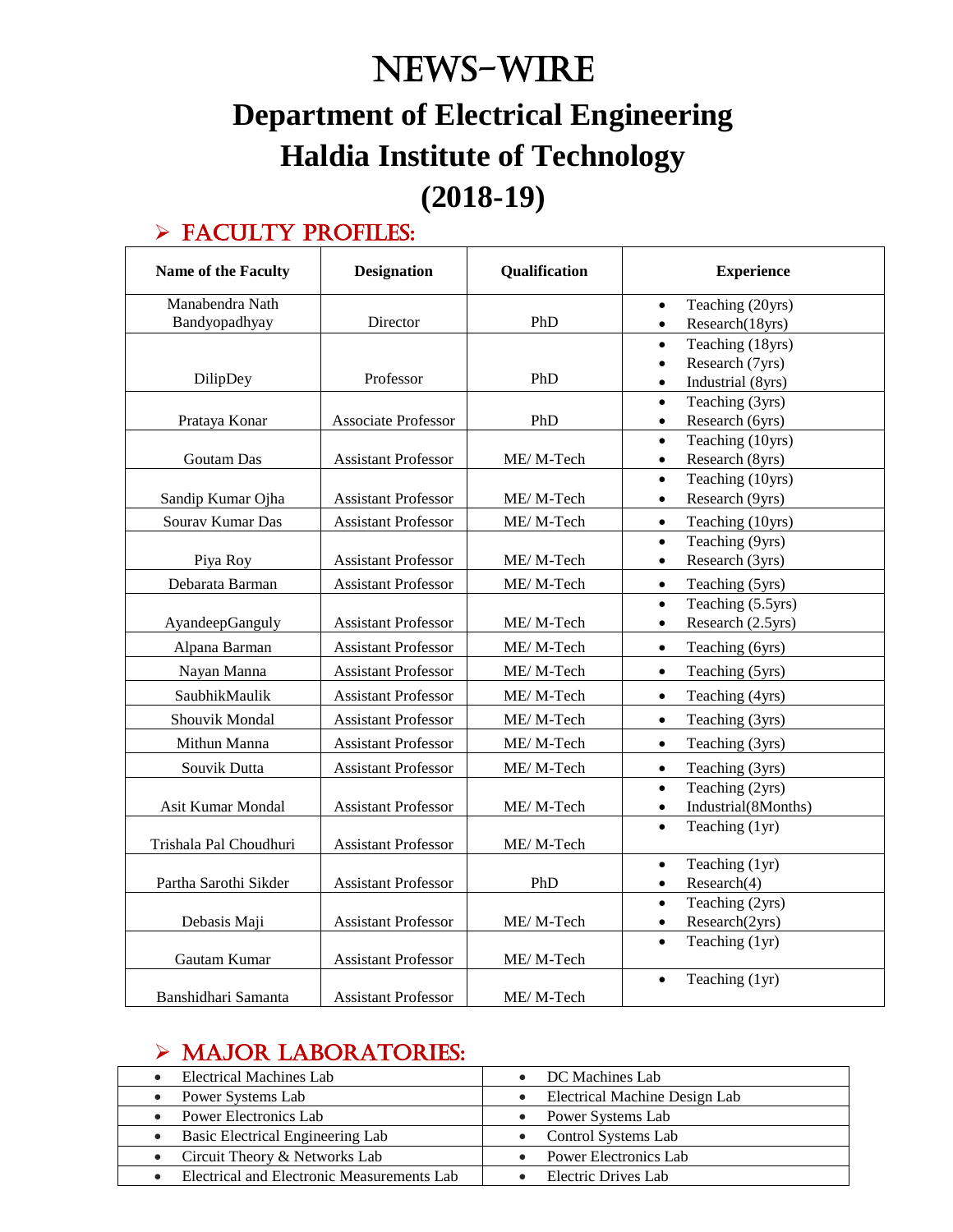|                 | Analog & Digital Electronics Lab | Microprocessor Lab          |
|-----------------|----------------------------------|-----------------------------|
| AC Machines Lab |                                  | Power System Protection Lab |



- **Department has one professional society (student chapter) "Institute of Electrical and Electronics Engineers (IEEE)".**
- **The events organised under the banner of IEEE student branch HIT:**

| Sl. No.        | <b>Name of the Events</b>               | Date                       | <b>Resource Persons</b>                                                         |
|----------------|-----------------------------------------|----------------------------|---------------------------------------------------------------------------------|
|                | FIX-A-ROBO                              | 01-03 Feb, 2019            | Final year and pre-final year<br>student IEEEHIT SB                             |
| $\overline{2}$ | <b>AUTONOMOUS</b><br><b>ROBOTICS</b>    | 16-17 Feb, 2019            | Final year and pre-final year<br>student IEEE HIT SB                            |
| 3              | <b>ARMAGEDDON</b>                       | 02-03 March.2019           | Final year and pre-final year<br>student IEEE HIT SB                            |
| 4              | VIRTUAL LAB                             | $6th$ April, 2019          | Dr. Chittaranjan Mandal, Ujjal<br>Dey and Alok Kanti Dev from<br><b>IIT KGP</b> |
| 5              | WORKSHOP ON GRAPHIC<br><b>DESIGNING</b> | 29-30 April, 2019          | Final year and pre-final year<br>student IEEE HIT SB                            |
| 6              | <b>WORKSHOP ON PSPICE</b>               | $1 - 2$<br>September, 2019 | Final year and pre-final year<br>student IEEE HIT SB                            |

### **Year:2019**

## **Year: 2018**

| Sl. No.        | Name of the Events           | Date                                   | <b>Resource Persons</b>             |
|----------------|------------------------------|----------------------------------------|-------------------------------------|
|                | Interagado 2018              | 1st and $2nd$ August<br>2018           | <b>IEEE HIT SB</b>                  |
| $\mathfrak{D}$ | Workshop on<br>Pspice        | 28th and 29th, July<br>2018            | <b>Faculties of EE</b><br>Dept. HIT |
| 3              | Workshop on<br><b>MATLAB</b> | 4th to 5 <sup>th</sup> August,<br>2018 | <b>Faculties of EE</b><br>Dept. HIT |
| 4              | Circuitrix                   | 1st-4th Sep, 2018                      | Final year and pre-final year       |
| 5              | Digital Marketing            | 1st-2 <sup>nd</sup> November,<br>2018  | <b>IEEE HIT SB</b>                  |

# $>$  STUDENT ACHIEVEMENTS: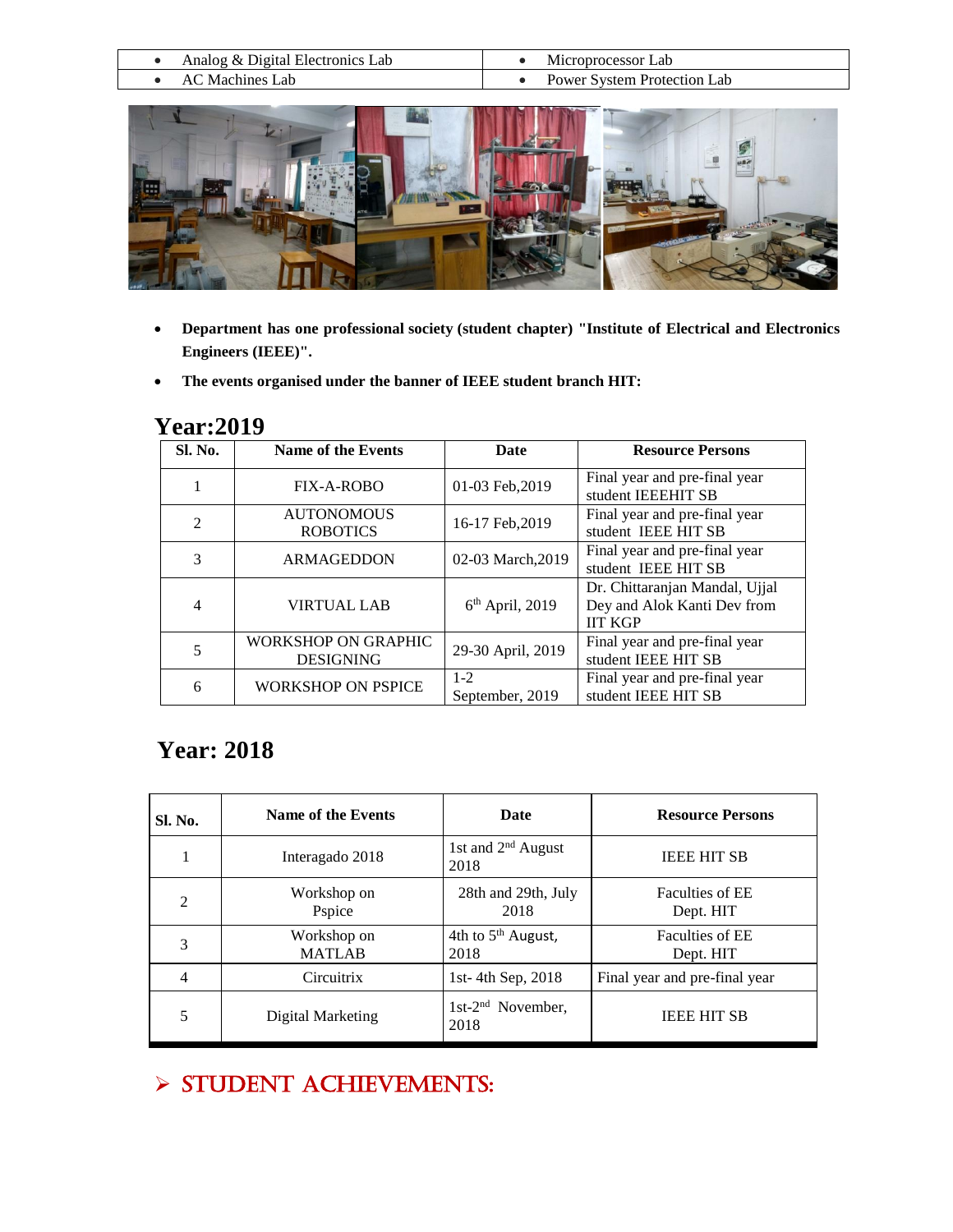

- 1. **Electrical Engineering Department** is awarded as the **"Best Department" in 2019**. The award is received by Prof. (Dr.) DilipDey and final year student from Chairman of ICARE (Dr.) Lakshman Seth.
- 2. Mr. Ravi Ranjan Kumar of EE dept secured 1<sup>st</sup> position in ROBOWAR held at SANDHAAN'19, **BIT Sindri, Dhanbad, 2019**.

#### PUBLICATION

- **CONFERENCE PAPER PUBLICATION**
- 1. Srijan Bhattacharya, **Pranjal Tiwary, Adil Shayaque,** Bikash Bepari, Subhasis Bhaumik, "Anticipation of Actuation Properties of IPMC for Soft Robotic Gripper", ICCDC 2019, West Bengal, India.

### PRATICIPATION AND AWARD OWN INTer COLLEGE **COMPETITIONS**

1. **Mr. Ravi Ranjan Kumar** of EE dept secured 1st position in ROBOWAR held at SANDHAAN'19, BIT Sindri, Dhanbad, 2019.

### PRATICIPATION AND AWARD OWN INTra COLLEGE **COMPETITIONS**

- 1. **Mr. Ravi Ranjan Kumar** of EE dept secured 2nd position in ROBOWAR held at Armageddon V5.0, IEEE HIT SB, Haldia, 2018.
- 2. **Mr. Ravi Ranjan Kumar** of EE dept secured 2nd position in AQUA DRIFT held at Prayokti'19, HIT, Haldia, 2019.
- 3. **Mr. Himangshu Bera** of EE Dept secured 2nd position in "800m Run for Boys" organized by Haldia Institute of Technology held in the academic session 2018-2019.
- 4. **Ms. Simi Sharma, Ms. Manisha Sarkar and Ms. Komal Raj** of EE Dept secured 1stposition in "4x100m Relay Race for Girls" organized by Haldia Institute of Technology held in the academic session 2018-2019.
- 5. **Mr. Hassan Imam, Mr. Manohar Kumar, Mr. Himangshu Bera and Mr. Chanchal Mondal** of EE Dept secured 2nd position in "4x100m Relay Race for Boys" organized by Haldia Institute of Technology held in the academic session 2018-2019.
- 6. **Ms. Komal Raj** of EE Dept secured 3rd position in "Long Jump for Girls" organized by Haldia Institute of Technology held in the academic session 2018-2019.
- 7. **Mr. Hassan Imam** of EE Dept secured 3rd position in "100m Run for Boys" organized by Haldia Institute of Technology held in the academic session 2018-2019.

| STUDENTS OPTED FOR HIGHER STUDIES |                                        |  |                              |  |
|-----------------------------------|----------------------------------------|--|------------------------------|--|
|                                   | Department   Year of Graduation   Name |  | GATE/<br><b>CAT/GRE/IBPS</b> |  |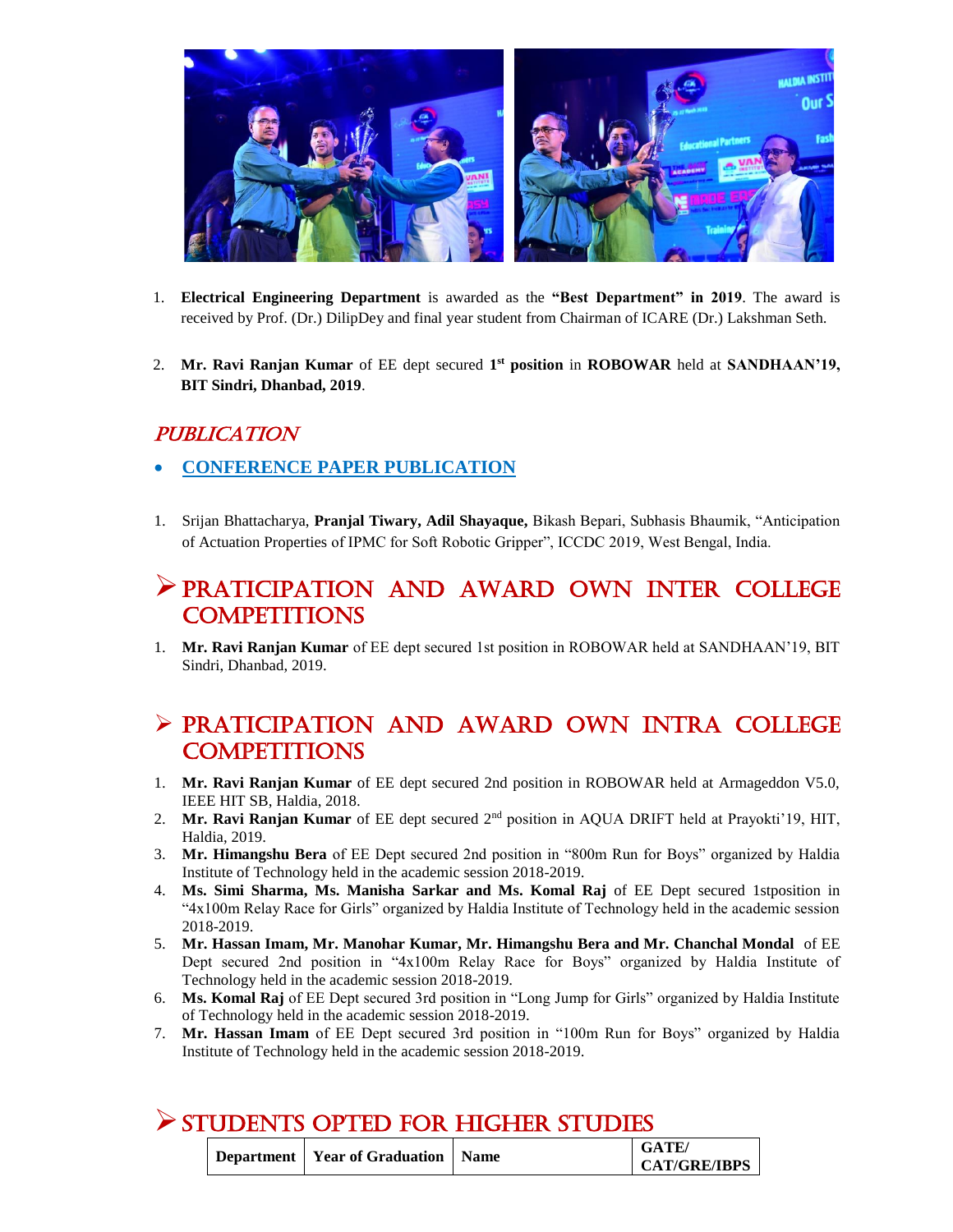| EE        | 2019 | Abhijeet Prakash    | <b>GATE</b> |
|-----------|------|---------------------|-------------|
| $\rm{EE}$ | 2019 | Abhishek Songiri    | <b>GATE</b> |
| $\rm{EE}$ | 2019 | Amit Kumar          | <b>GATE</b> |
| EE        | 2019 | Amit Kumar Singh    | <b>GATE</b> |
| $\rm{EE}$ | 2019 | Aniruddha Biswas    | <b>GATE</b> |
| $\rm{EE}$ | 2019 | Deepak Kumar        | <b>GATE</b> |
| $\rm{EE}$ | 2019 | Gautam Kumar Jha    | <b>GATE</b> |
| $\rm{EE}$ | 2019 | Hassan Imam         | <b>GATE</b> |
| $\rm{EE}$ | 2019 | Mrinal Kanti Mandal | <b>GATE</b> |
| $\rm{EE}$ | 2019 | Nilesh Kumar        | <b>GATE</b> |
| $\rm{EE}$ | 2019 | Amit Anand          | <b>GATE</b> |
| $\rm{EE}$ | 2019 | Ashish Kumar        | <b>GATE</b> |
| $\rm{EE}$ | 2019 | Ashwini Verma       | <b>GATE</b> |
| $\rm{EE}$ | 2019 | Indrajit Layek      | <b>GATE</b> |
| $\rm EE$  | 2019 | Jitendra Kumar      | <b>GATE</b> |
| $\rm{EE}$ | 2019 | krishn kumar        | <b>GATE</b> |
| $\rm{EE}$ | 2019 | Priyasi Priyadarshi | <b>GATE</b> |
| EE        | 2019 | Rajiv Prasad        | <b>GATE</b> |
| $\rm{EE}$ | 2019 | Soumik Das          | <b>GATE</b> |
| EE        | 2019 | Sourabh Bhai Patel  | <b>GATE</b> |
| EE        | 2019 | Subhadip Halder     | <b>GATE</b> |
| EE        | 2019 | Subhajit Das        | <b>GATE</b> |
| EE        | 2019 | Suchandan Das       | <b>GATE</b> |
| EE        | 2019 | Surakshit Kumar     | <b>GATE</b> |
| $\rm{EE}$ | 2019 | Vijay Kumar         | <b>GATE</b> |
| $\rm{EE}$ | 2019 | Koushik Jana        | <b>GATE</b> |
| EE        | 2019 | Monojit Biswas      | <b>MAT</b>  |

# UNIVERSITY RESULT

| Department | Year of<br>Graduation | Total<br>strength | Number of<br>students having<br>DGPA > 9.00 | Number of<br>students having<br>DGPA > 8.00<br><9.00 | Number of<br>students having<br>DGPA > 7.00<br><8.00 | Number of<br>students having<br>DGPA > 6.00<br><7.00 |
|------------|-----------------------|-------------------|---------------------------------------------|------------------------------------------------------|------------------------------------------------------|------------------------------------------------------|
| EЕ         | 2019                  | 142               |                                             | 43                                                   |                                                      | 20                                                   |